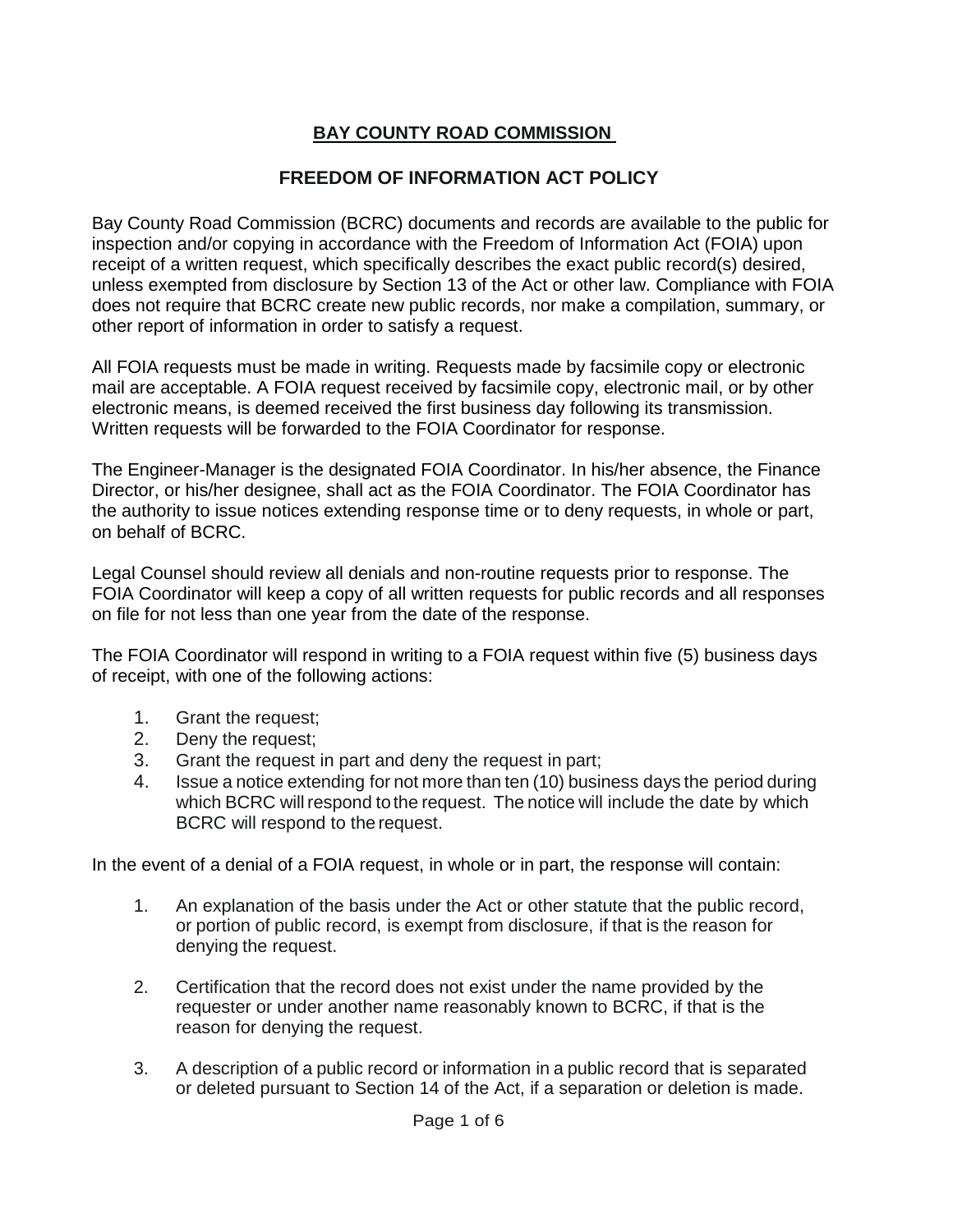4. A full explanation of the requesting party's right to appeal or request judicial review of the denial and to receive attorney's fees and damages in appropriate cases.

In the event of an appeal, the Board of County Road Commissioners, County of Bay will serve as the governing body responsible for hearing the appeal. Appeals should be submitted in writing addressed to the Chairperson of the Board of County Road Commissioners in care of the FOIA Coordinator. The Board will address the appeal at the next regularly scheduled meeting after the appeal is received and will respond to the appeal within ten days after the Board meeting.

Upon receipt of a written request to review a public record, BCRC will make the record(s) reasonably available for supervised inspection unless the request is denied in whole or in part as provided in this policy. A mutually convenient time will be determined during BCRC's normal business hours. The records will be made available within five (5) business days of receipt of the request, unless the time period for response has been extended as provided in this policy.

A BCRC employee, to ensure the integrity of the records, will supervise their inspection. Upon completion of the inspection, the employee will provide copies of inspected documents as requested according to the guidelines outlined in this policy. Records must remain in the office where they are being inspected, and no unauthorized alteration, defacement, mutilation, destruction or removal is permitted.

Fees will be assessed as allowed by law for the services performed by BCRC employees relating to the processing of FOIA requests as follows:

- 1. Labor costs directly associated with the necessary searching for, locating, and examining of BCRC records in conjunction with receiving and fulfilling a granted written request. Labor costs for this purpose shall be estimated and charged in increments of 15 minutes or more, with all partial time increments rounded down;
- 2. Labor costs, including necessary review, if any, directly associated with separating and deleting exempt information from nonexempt information. Labor costs for this purpose shall be estimated and charged in increments of 15 minutes or more, with all partial time increments rounded down;
- 3. The actual total incremental cost of necessary duplication, not including labor, calculated at the cost of 10 cents per sheet of paper;
- 4. The cost of labor directly associated with duplication. Labor costs for this purpose shall be estimated and charged in time increments of BCRC's choosing, with all partial time increments rounded down;
- 5. Actual mailing costs; and,
- 6. Any other fees or costs allowed by law.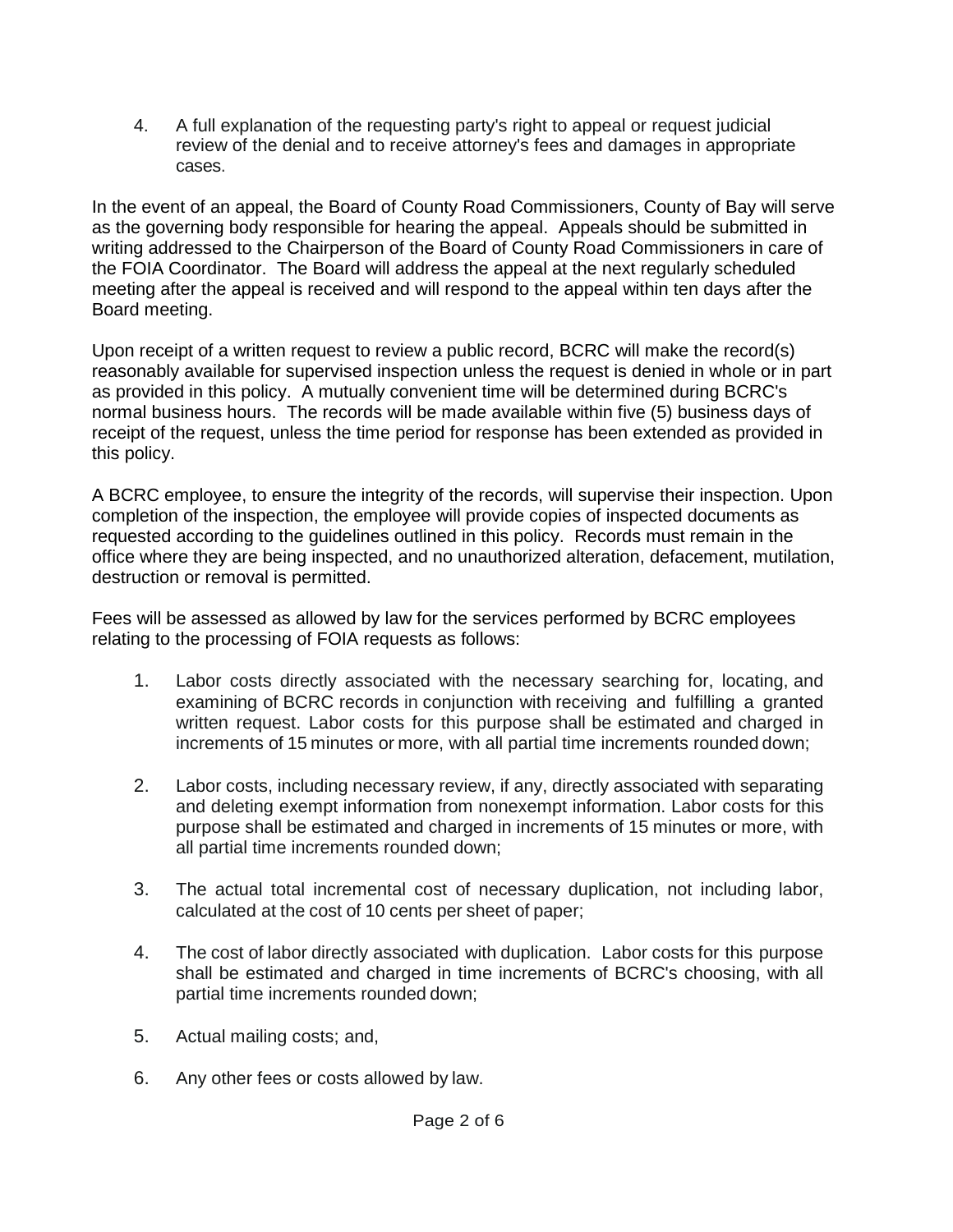In calculating the labor costs authorized by this policy, BCRC will not charge more than the hourly wage of the lowest paid BCRC employee capable of retrieving the information necessary to comply with the request. BCRC will also add the actual cost of fringe benefits, up to 50% ofthe applicable labor charge amount, to cover or partially cover fringe benefit costs, and will note the percentage multiplier used to account for benefits in a detailed itemization provided to the requesting party.

Should the estimated fees exceed fifty (\$50) dollars, a good faith deposit of 50% of the total estimated fee will be required prior to the processing of the FOIA request. The FOIA Coordinator may grant waivers of the deposit and/or portion of the processing fees. A public record search and a copy of the public record will be without charge for the first twenty (\$20) dollars of the fee for each request by an eligible individual who submits an affidavit that they are then receiving public assistance or showing inability to pay because of indigence.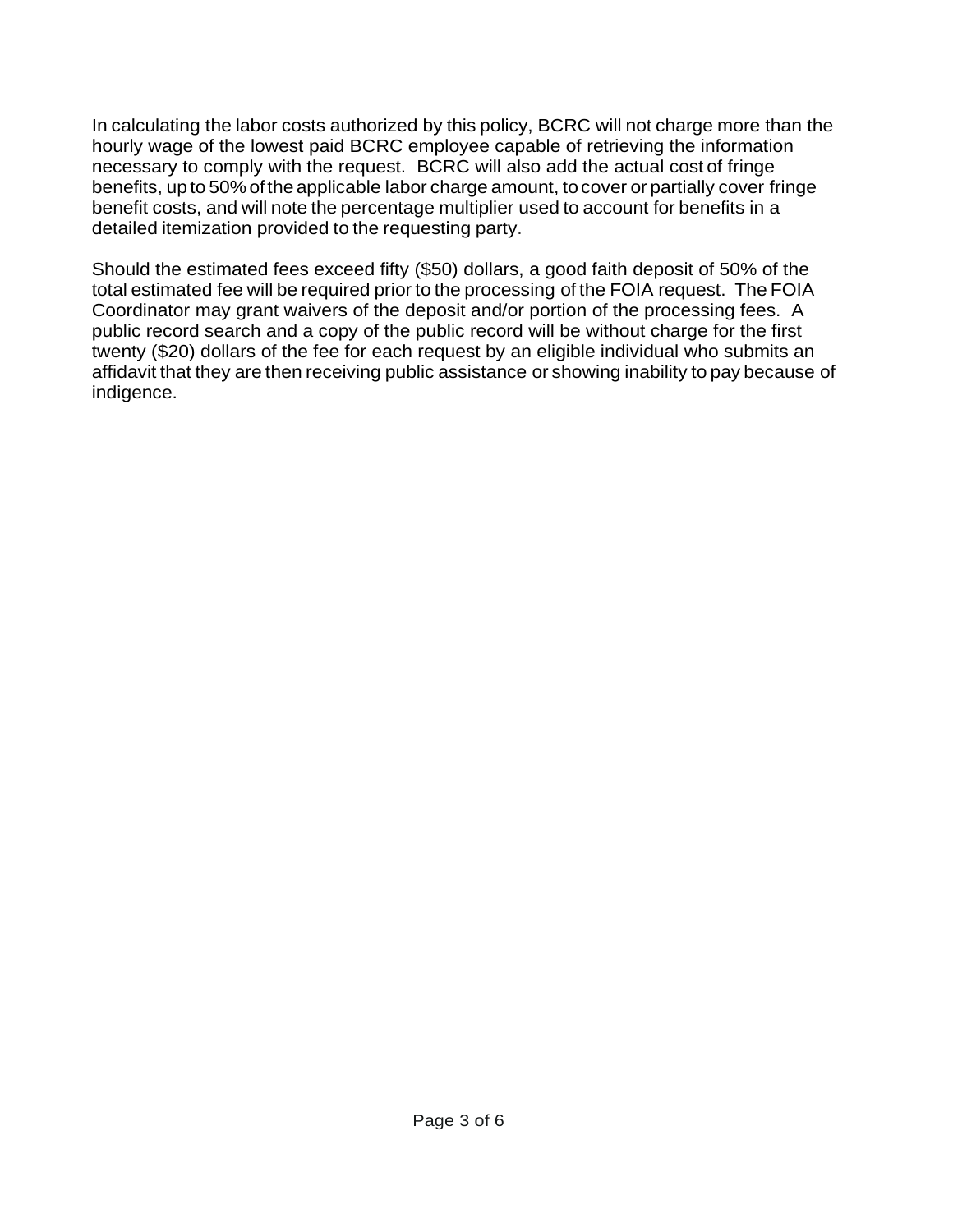## **Bay County Road Commission Notice of Freedom of Information Act Response**

|                                    |                                                                                                                                                               | 1. Name and Address of Requester:                                                      |             |                                                                |
|------------------------------------|---------------------------------------------------------------------------------------------------------------------------------------------------------------|----------------------------------------------------------------------------------------|-------------|----------------------------------------------------------------|
| 2.                                 | Manner in which request was submitted (Circle one):<br><b>Personal Delivery</b><br>U.S. mail<br>Facsimile<br>E-mail                                           |                                                                                        |             |                                                                |
|                                    |                                                                                                                                                               |                                                                                        |             |                                                                |
|                                    | Date written request received by BCRC (if received by facsimile, e-mail, or<br>other electronic means, request will be deemed received on next business day): |                                                                                        |             |                                                                |
|                                    | Public records requested:                                                                                                                                     |                                                                                        |             |                                                                |
|                                    |                                                                                                                                                               |                                                                                        |             |                                                                |
|                                    |                                                                                                                                                               |                                                                                        |             |                                                                |
|                                    |                                                                                                                                                               |                                                                                        |             |                                                                |
|                                    |                                                                                                                                                               |                                                                                        |             |                                                                |
| 3.                                 | Written request (Circle One):                                                                                                                                 |                                                                                        |             |                                                                |
|                                    | Granted                                                                                                                                                       |                                                                                        | is claimed. | Denied (Cite Reason) - Include section/subsection if exemption |
|                                    |                                                                                                                                                               |                                                                                        |             |                                                                |
|                                    |                                                                                                                                                               |                                                                                        |             |                                                                |
| (See Section 9 for appeal rights.) |                                                                                                                                                               |                                                                                        |             |                                                                |
|                                    | claimed)                                                                                                                                                      | Granted in part and Denied in part because (include section/subsection if exemption is |             |                                                                |
| (See Section 9 for appeal rights.) |                                                                                                                                                               |                                                                                        |             |                                                                |

Response period extended up to an additional <sup>10</sup> business days to\_\_\_\_\_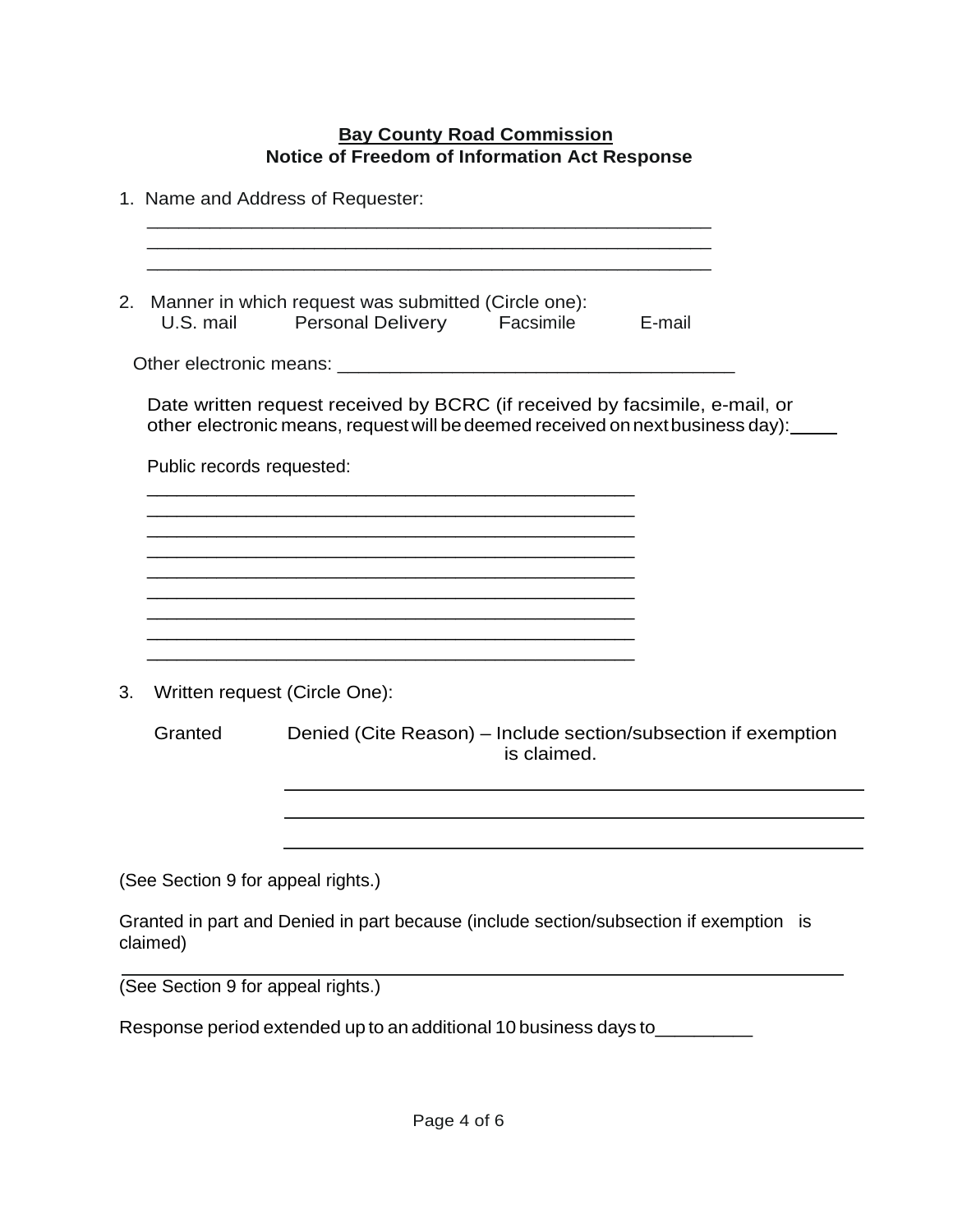## *Notice of Freedom of Information Act Response (cont'd)*

Fee incurred in responding to request:

Labor costs for search, location, and examination:

 $x$  \$ hourly wage = \$ Multiplier for fringe benefits  $\frac{1}{x}$  %

Labor costs for separation and deletion of exempt information from nonexempt information:

 $x $$  hourly wage =  $$$  Multiplier for fringe benefits  $\sim$  %

Labor costs for duplication:

 $x $ \_\_\_\_\_$  hourly wage = \$ $\_\_\_\_\_$  Multiplier for fringe benefits \_\_\_\_\_\_\_%

# of Pages x \$0.10 per page \$\_\_\_\_\_\_\_\_ Actual costs for postage \$\_\_\_\_\_\_\_\_\_\_

Other \$

Total Costs \$\_\_\_\_\_\_\_\_\_

First\$20offeewaived(AffidavitofPublicAssistanceorlndigencysubmittedor accepted). Please submit \$\_\_\_\_\_\_\_\_\_\_\_\_

Because estimated fee exceeds \$50, deposit of one-half the total amount due must be received by the BCRC prior to the BCRC's response. The deposit of \$\_\_\_\_\_\_\_\_\_ shall be payable by check or money order to the "Bay County Road Commission." Remit to Bay County Road Commission, FOIA Coordinator, 2600 E. Beaver Road, Kawkawlin, Ml 48631-9402, with a copy of this notice.

Upon receipt of fees where applicable, requested information will be:

Mailed to (if different than Line 1)

Emailed at requester's direction to: \_\_\_\_\_\_\_\_\_\_\_\_\_\_\_\_\_

Faxed at requester's direction to:

To be paid for and picked up in person at BCRC office.

Estimated time frame in which BCRC will be able to provide the requested documents:

Date of Response:

\_\_\_\_\_\_\_\_\_\_\_\_\_\_\_\_\_\_\_\_\_\_\_\_\_\_\_\_